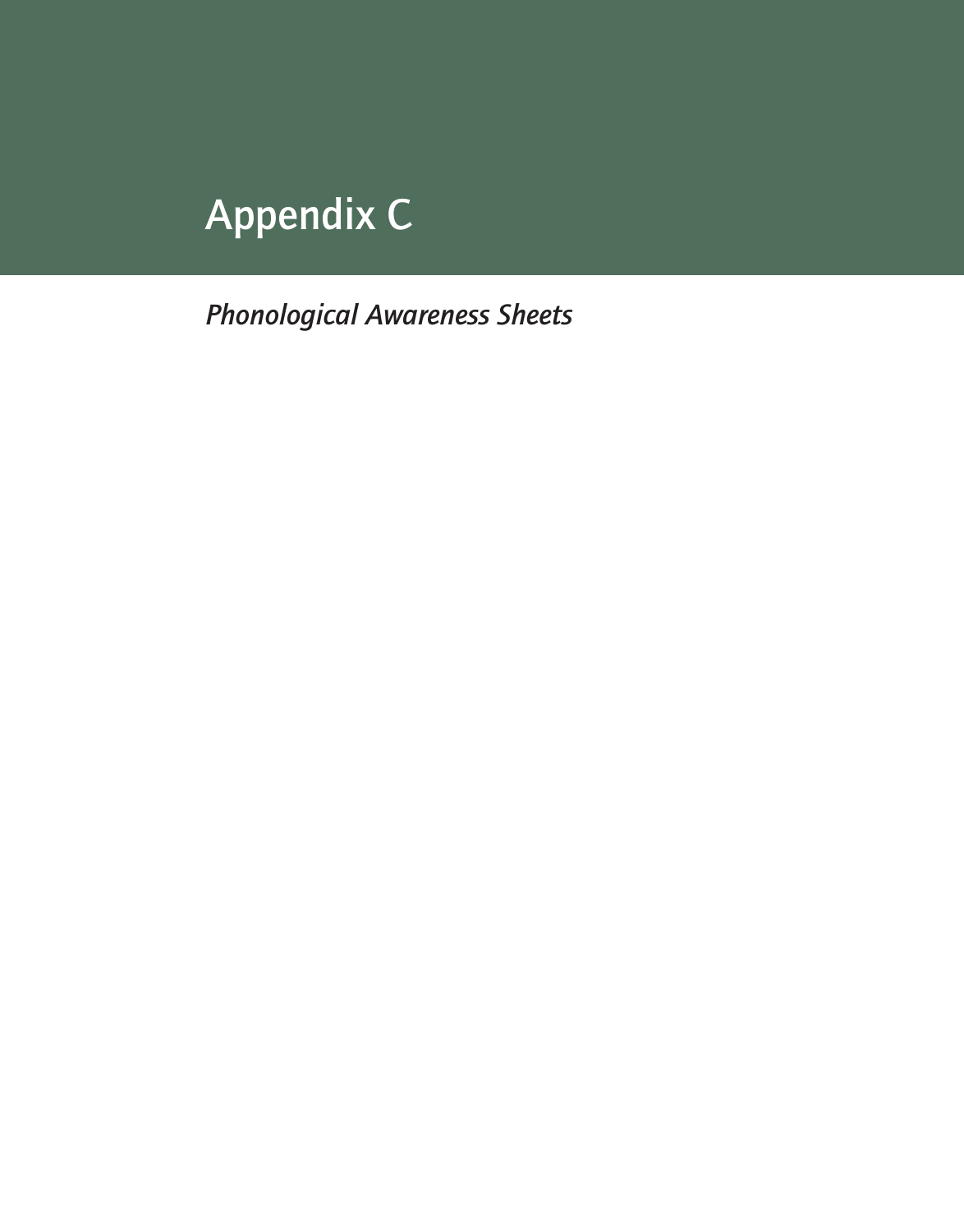### Phonological Awareness: Phoneme Identification

| Student's Name:  | Date: |                 |                  |
|------------------|-------|-----------------|------------------|
| Student's Score: |       | <b>MASTERED</b> | <b>REMEDIATE</b> |

**Directions:** This test should be administered individually to students. The teacher could introduce the test by saying, "I am going to say some words; I want you to tell me the sound that is the same in all the words."

**Practice Items:** Help the student identify the same sound found in each word with the following practice items. Create additional practice items as needed.

*cat*, *car*, *cap*: "What sound is the same in all the words? I hear /c/ in all three words."

*hop*, *sip*, *lap*: "What sound is the same in all the words? I hear /p/ in all three words."

**Test Items:** Read the list of words, and allow the student to respond. Mark those items that the student answers correctly. Create your own or additional lists as needed.

- 1. fix, fall, fun \_\_\_\_\_ /f/
- 2. me, milk, mom \_\_\_\_\_ /m/
- 3. ship, shop, share \_\_\_\_\_ /sh/
- 4. dig, dog, do \_\_\_\_\_ /d/
- 5. fit, mat, lot \_\_\_\_\_ /t/
- 6. lip, flap, cap  $/p/$
- 7. chair, cheese, chalk \_\_\_\_\_ /ch/
- 8. see, bee, me \_\_\_\_\_ /ee/
- 9. like, click, sick \_\_\_\_\_ /k/
- 10. fish, crash, dish \_\_\_\_\_ /sh/
- **Number correct: \_\_\_\_\_\_\_\_\_**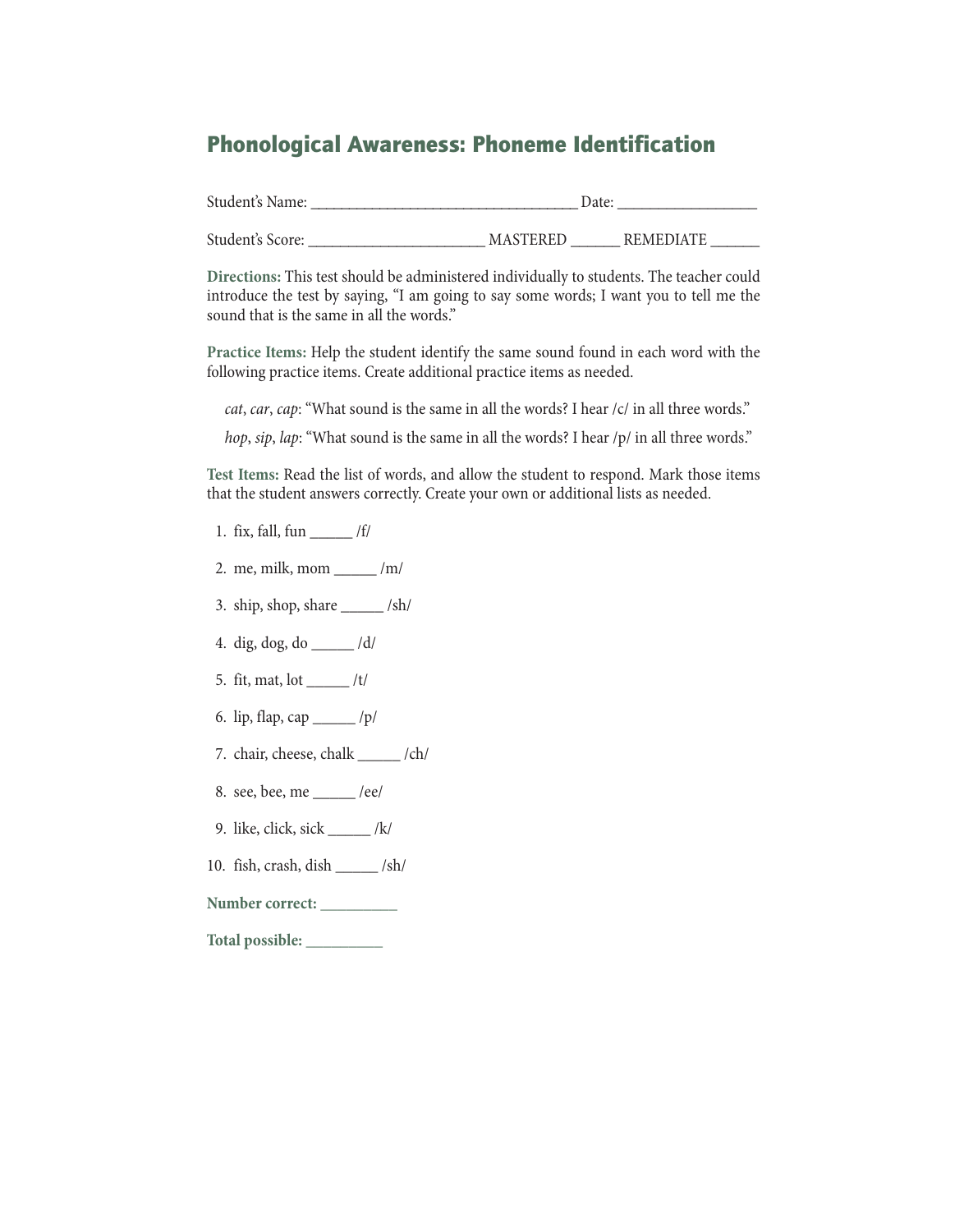# Phonological Awareness: Phoneme Isolation (Initial)

| Student's Name:  | Date:           |  |           |  |
|------------------|-----------------|--|-----------|--|
|                  |                 |  |           |  |
| Student's Score: | <b>MASTERED</b> |  | REMEDIATE |  |

**Directions:** This test should be administered individually to students. The teacher could introduce the test by saying, "I am going to say some words; I want you to tell me the first sound that you hear in the word."

**Practice Items:** Help the student identify the initial sound of a word with the following practice items. Create additional practice items as needed.

*dog*: "The first sound that I hear in the word *dog* is /d/."

**Test Items:** Read each word, and allow the student to respond. Mark those items that the student answers correctly. Create additional lists as needed.

- 1. big \_\_\_\_\_ /b/
- 2. land \_\_\_\_\_ /l/
- 3. farm \_\_\_\_\_ /f/
- 4. apple \_\_\_\_\_ /a/
- 5. desk \_\_\_\_\_ /d/
- 6. ship \_\_\_\_\_ /sh/
- 7. man \_\_\_\_\_ /m/
- 8. help \_\_\_\_\_ /h/
- 9. then \_\_\_\_\_ /th/
- 10. truck \_\_\_\_\_ /t/
- **Number correct: \_\_\_\_\_\_\_\_\_**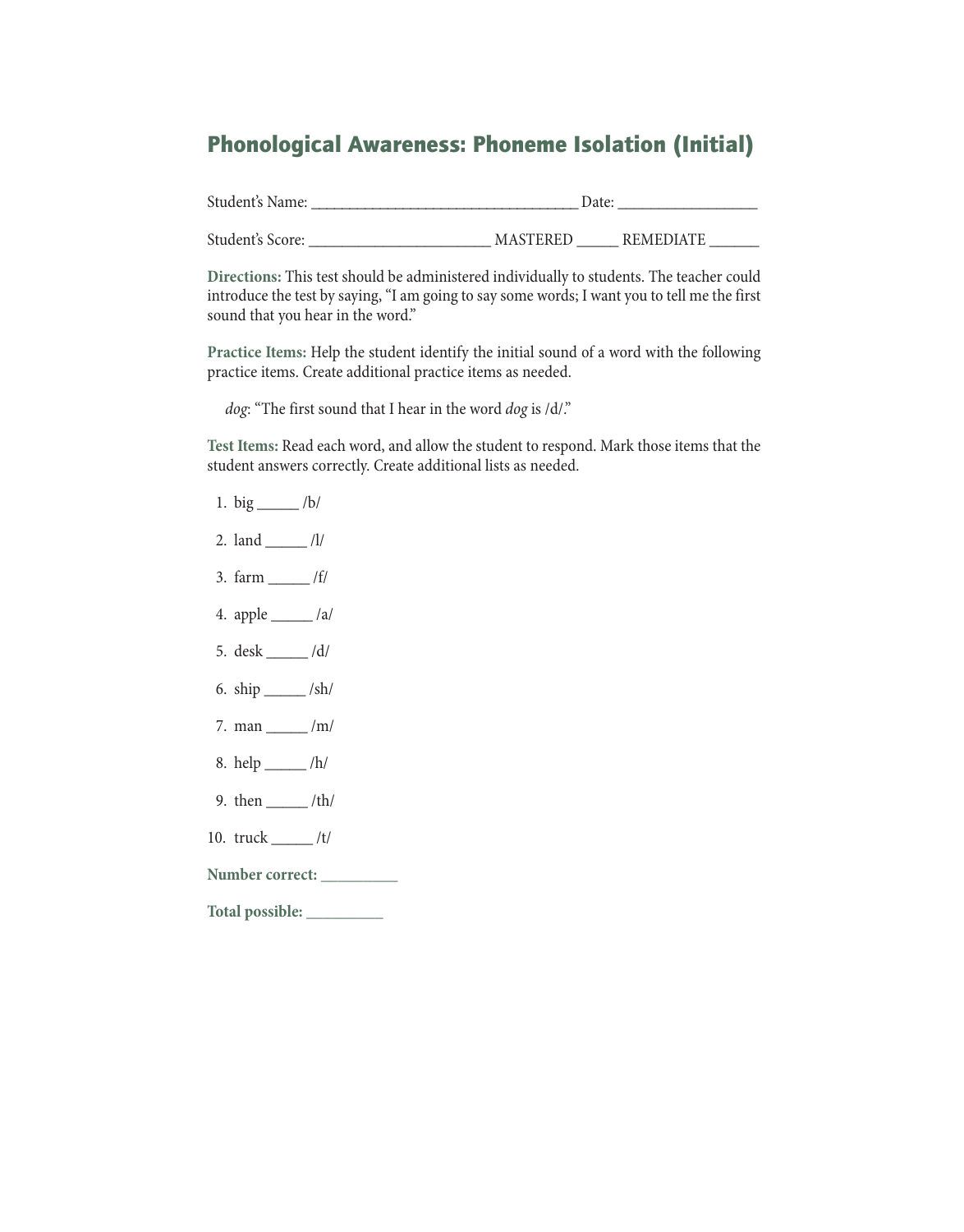# Phonological Awareness: Phoneme Isolation (Final)

| Student's Name:  | Date:                               |  |  |
|------------------|-------------------------------------|--|--|
|                  |                                     |  |  |
| Student's Score: | <b>MASTERED</b><br><b>REMEDIATE</b> |  |  |

**Directions:** This test should be administered individually to students. The teacher could introduce the test by saying, "I am going to say some words; I want you to tell me the last sound that you hear in the word."

**Practice Items:** Help the student identify the final sound of a word with the following practice item. Create additional practice items as needed.

*dog*: "The last sound that I hear in the word *dog* is /g/."

**Test Items:** Read each word, and allow the student to respond. Mark those items that the student answers correctly. Create your own or additional lists as needed.

- 1. pick \_\_\_\_\_ /k/
- 2. ran  $_{20}$  /n/
- 3.  $fill \_\_$ /l/
- 4. bug  $\frac{1}{g}$
- 5. same \_\_\_\_\_ /m/
- 6. tooth \_\_\_\_\_ /th/
- 7. fish \_\_\_\_\_ /sh/
- 8. hop \_\_\_\_\_ /p/
- 9. case \_\_\_\_\_ /s/
- 10. jar \_\_\_\_\_ /r/
- **Number correct: \_\_\_\_\_\_\_\_\_**
- **Total possible: \_\_\_\_\_\_\_\_\_\_**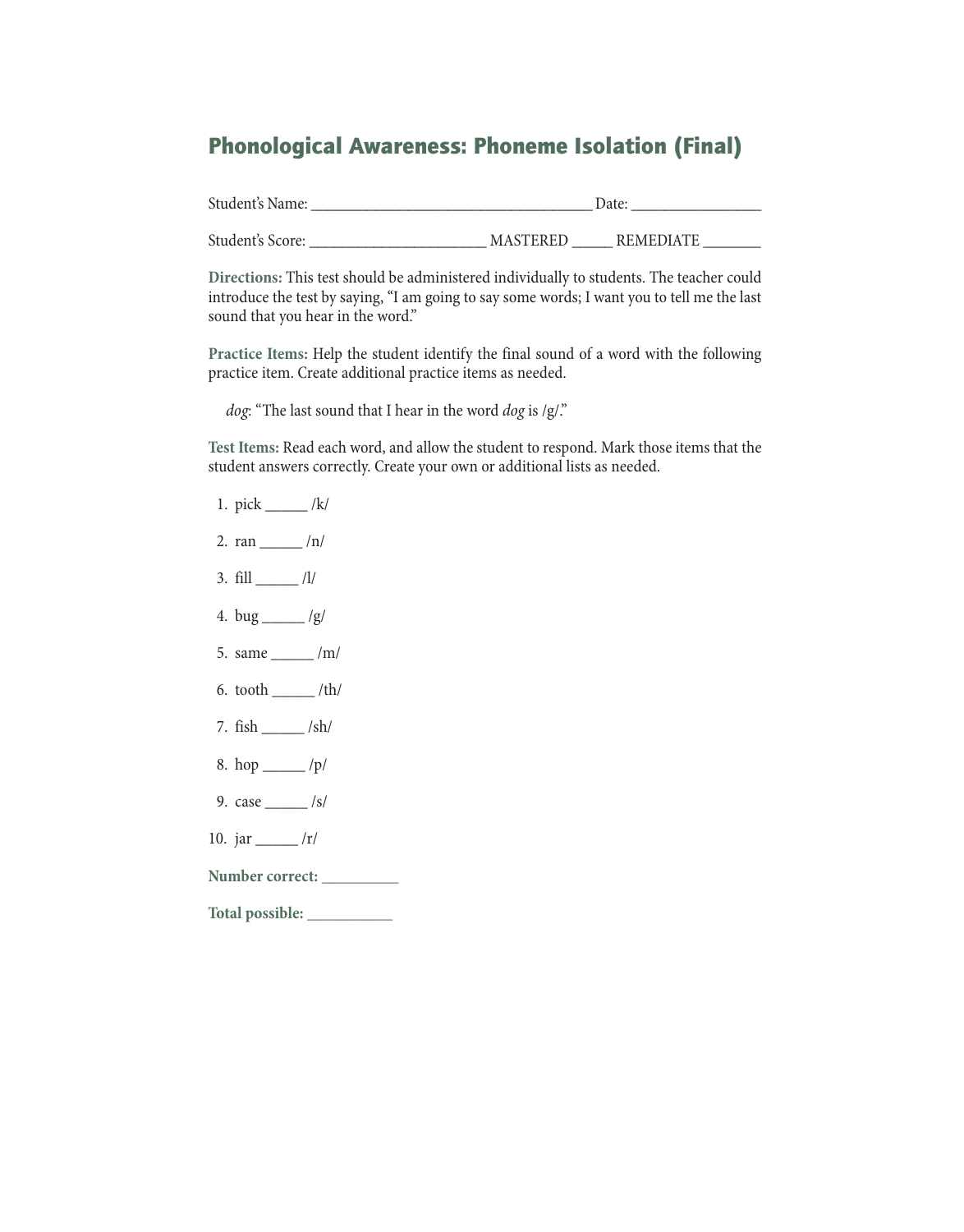# Phonological Awareness: Phoneme Blending

| Student's Name:  | Date:                               |  |  |
|------------------|-------------------------------------|--|--|
| Student's Score: | <b>REMEDIATE</b><br><b>MASTERED</b> |  |  |

**Directions:** This test should be administered individually to students. The teacher could introduce the test by saying, "I am going to separate the sounds of a word, and I want you to tell me what word it is."

**Practice Items:** Help the student identify how to blend phonemes with the following practice items. Create additional practice items as needed.

"/s/ /i/ /t/ is what word? SIT." "/s//t//o//p/ is what word? STOP."

**Test Items:** Read the sounds of a word, and allow the student to respond. Mark those items that the student answers correctly. Create additional lists as needed.

- 1.  $/m/$  /ee $/$  (me)
- 2. /b/ /e/ /d/ \_\_\_\_\_ (bed)
- 3.  $/h/ \frac{a}{t}$   $(t)$   $(hat)$
- 4.  $/m / \frac{u}{s} / t / \frac{1}{t}$  (must)
- 5. /sh/ /o/ /p/ \_\_\_\_\_ (shop)
- 6.  $/p/ \sqrt{l} / a / \sqrt{l} / t /$  \_\_\_\_\_\_\_ (plant)
- 7. /s/ /t/ /o/ /p/ \_\_\_\_\_ (stop)
- 8. /f/ /l/ /ow/ /er/ \_\_\_\_\_\_ (flower)
- 9. /l/ /u/ /n/ /ch/ \_\_\_\_\_ (lunch)
- 10. /s/ /t/ /r/ /a/ /n/ /d/ \_\_\_\_\_ (strand)

**Number correct: \_\_\_\_\_\_\_\_\_**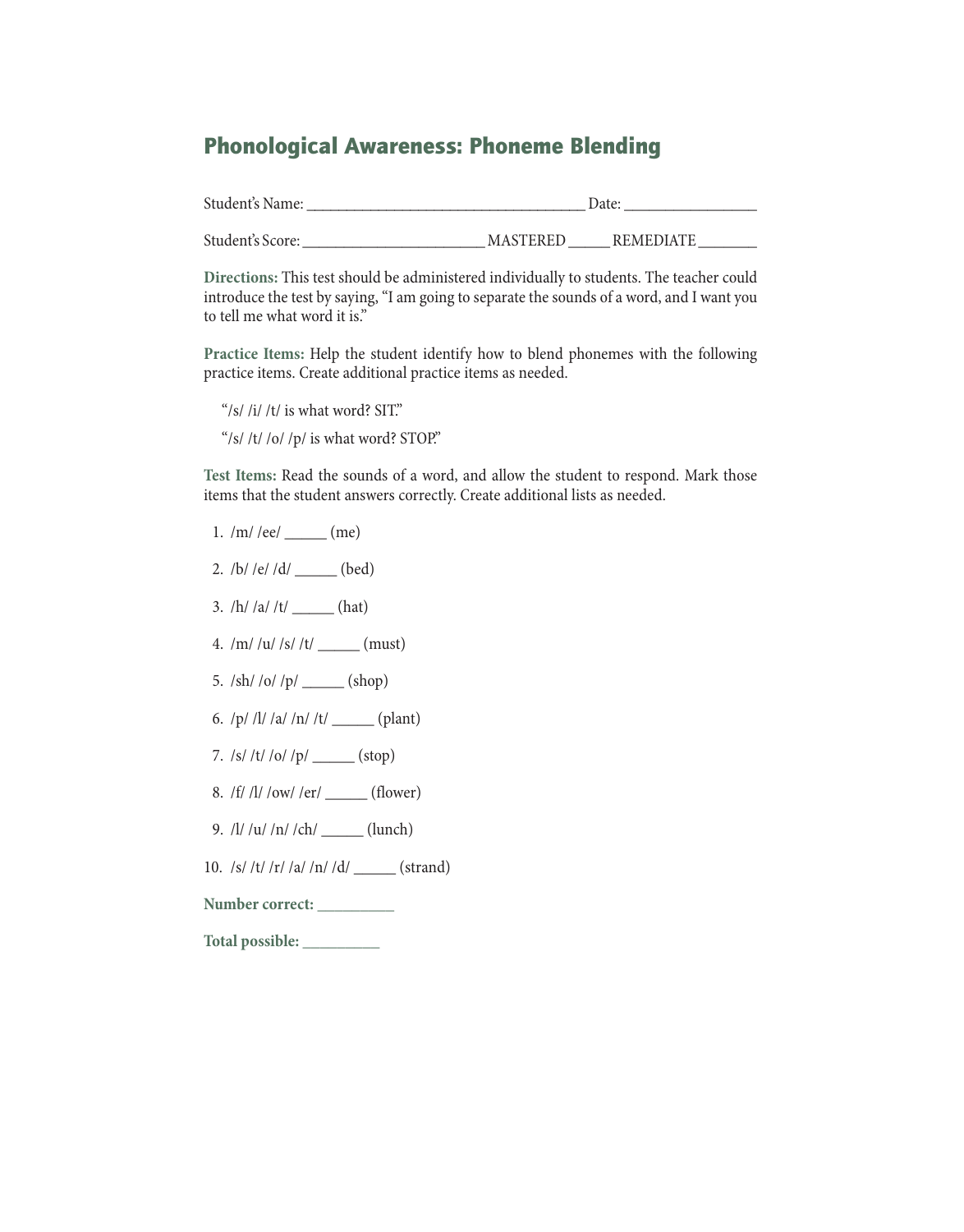#### Phonological Awareness: Phoneme Segmentation

| Student's Name:  | Date:           |                  |  |
|------------------|-----------------|------------------|--|
|                  |                 |                  |  |
| Student's Score: | <b>MASTERED</b> | <b>REMEDIATE</b> |  |

**Directions:** This test should be administered individually to students. The teacher could introduce the test by saying, "I am going to say a word; I want you to tell me all the sounds that you hear in that word."

**Practice Items:** Help the student identify how to segment phonemes in a word with the following practice item. Create additional practice items as needed.

"DIM. I hear the sounds /d/ /i/ /m/."

**Test Items:** Read each word, and allow the student to respond. Mark those items that the student answers correctly. Create additional lists as needed.

- 1. in  $\frac{1}{\ln \frac{1}{\ln 2}}$  (2)
- 2. at  $|a|/|t|$  \_\_\_\_\_\_\_\_ (2)
- 3. name  $/n / |ae / /m /$  \_\_\_\_\_\_ (3)
- 4. ship  $\frac{|b|}{\ln |c|}$  (3)
- 5. sock /s/ /o/ /k/ \_\_\_\_\_ (3)
- 6. chin  $/ \frac{c \ln \frac{1}{i}}{ \ln \frac{1}{i}}$  (3)
- 7. sand /s/ /a/ /n/ /d/ \_\_\_\_\_ (4)
- **Number correct: \_\_\_\_\_\_\_\_\_**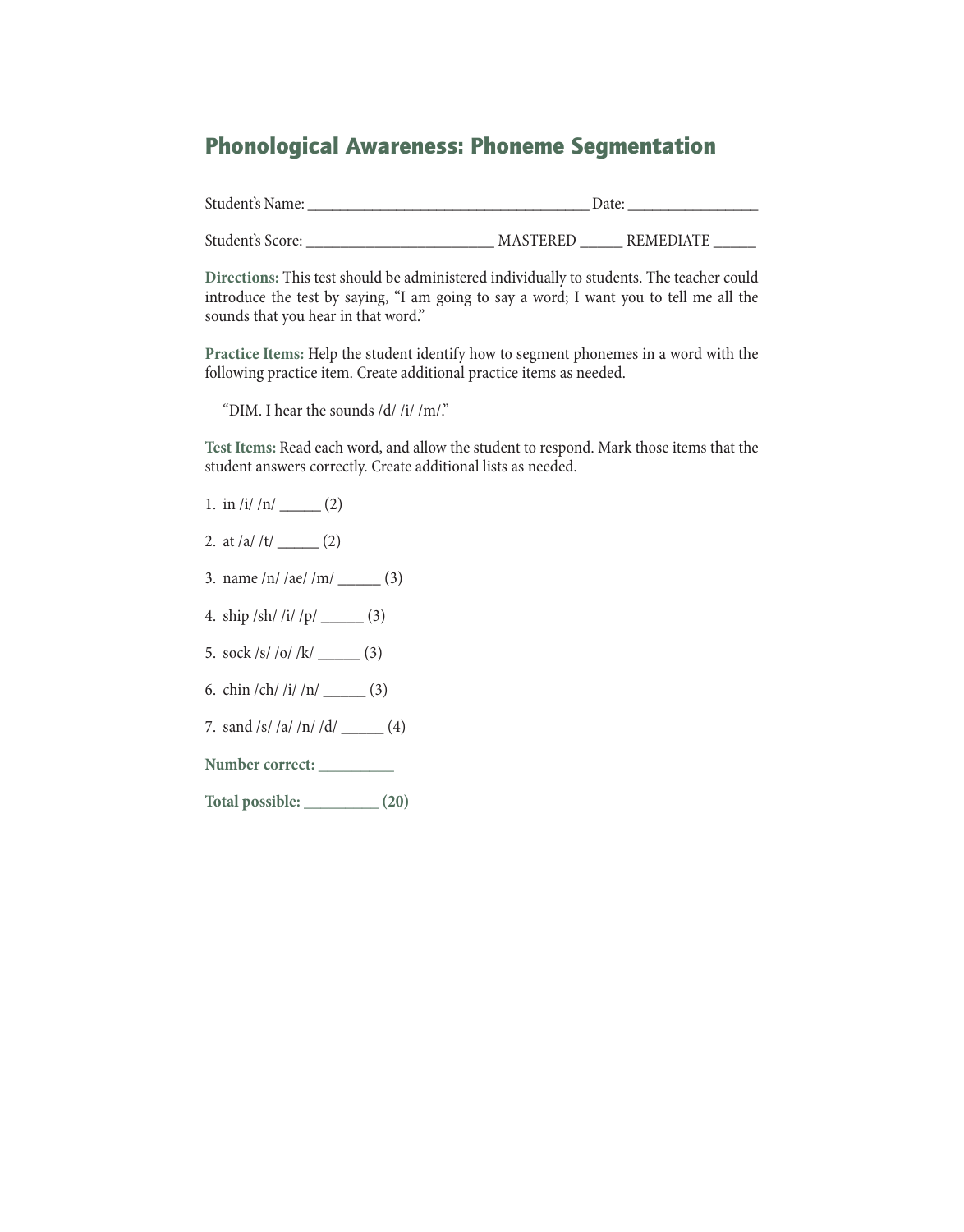### Phonological Awareness: Phoneme Deletion

| Student's Name:  | Date:           |                  |  |
|------------------|-----------------|------------------|--|
| Student's Score: | <b>MASTERED</b> | <b>REMEDIATE</b> |  |

**Directions:** This test should be administered individually to students. The teacher could introduce the test by saying, "I am going to say a word and then have you say that word without one of the sounds."

**Practice Items:** Help the student identify how to delete phonemes in a word by using the following practice item. Create additional practice items as needed.

"Say GOAT. Now say it again without the /t/." (go)

**Test Items:** Read each item and allow the student to respond. Mark those items that the student answers correctly. Create additional lists as needed.

- 1. Say ROSE. Now say it again without /z/. \_\_\_\_\_ (row)
- 2. Say TRAIN. Now say it again without /n/. \_\_\_\_\_ (tray)
- 3. Say GROUP. Now say it again without /p/. \_\_\_\_\_ (grew)
- 4. Say SEAT. Now say it again without /t/. \_\_\_\_\_ (sea)
- 5. Say BAKE. Now say it again without /k/. \_\_\_\_\_ (bay)
- 6. Say INCH. Now say it again without /ch/. \_\_\_\_\_ (in)
- 7. Say SMILE. Now say it again without /s/. \_\_\_\_\_ (mile)
- 8. Say FEET. Now say it again without /f/. \_\_\_\_\_ (eat)
- 9. Say BOAT. Now say it again without /b/. \_\_\_\_\_ (oat)
- 10. Say LAKE. Now say it again without /l/. \_\_\_\_\_ (ache)

**Number correct: \_\_\_\_\_\_\_\_\_**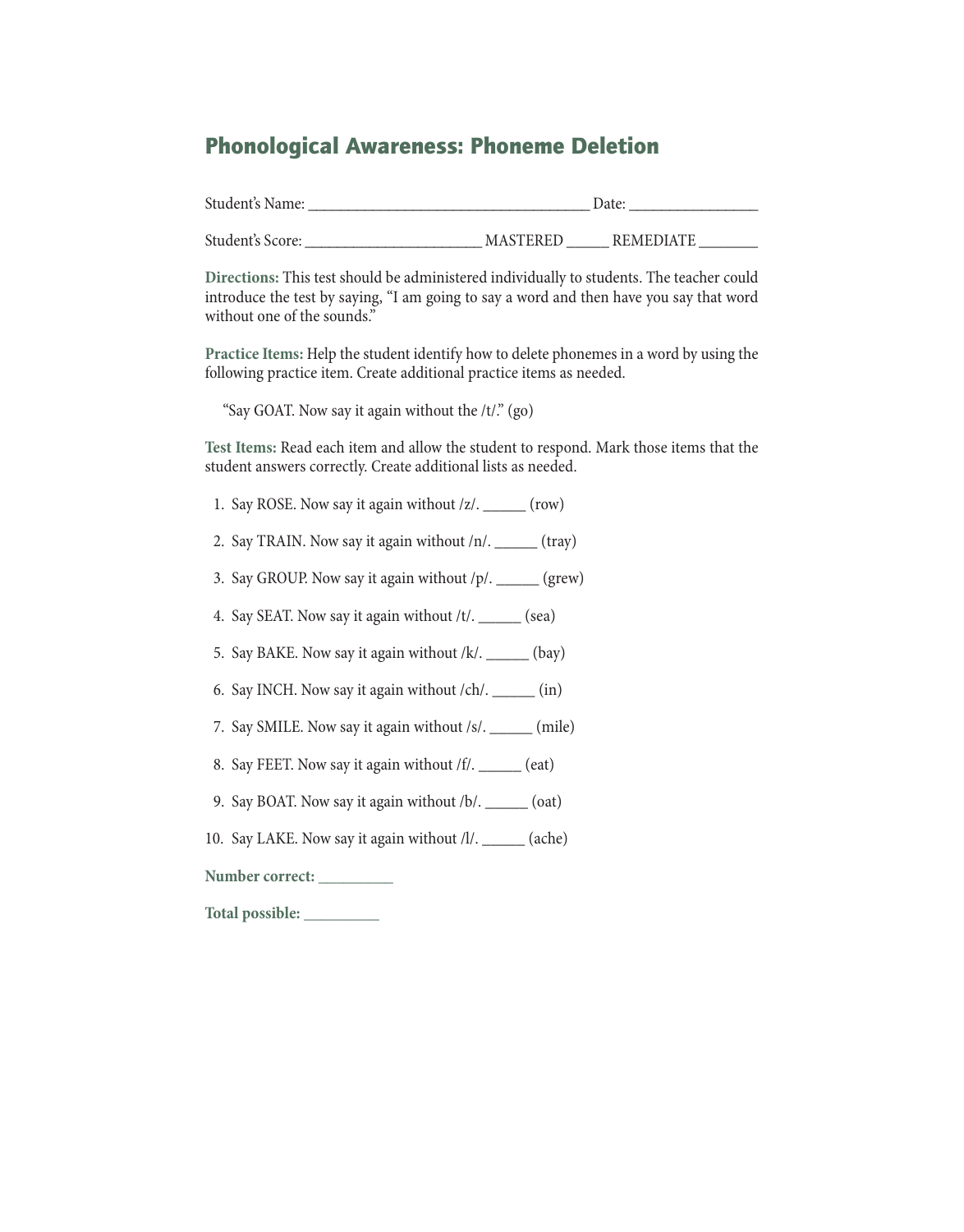# Phonological Awareness: Phoneme Addition

| Student's Name:  | Date:           |                  |  |
|------------------|-----------------|------------------|--|
|                  |                 |                  |  |
| Student's Score: | <b>MASTERED</b> | <b>REMEDIATE</b> |  |

**Directions:** This test should be administered individually to students. The teacher could introduce the test by saying, "I am going to say a word and then have you say that word with one extra sound."

**Practice Items:** Help the student identify how to add phonemes to a word by using the following practice item. Create additional practice items as needed.

"Say PARK. Now say it again with /s/ in front of it." (spark)

**Test Items:** Read each item, and allow the student to respond. Mark those items that the student answers correctly. Create additional lists as needed.

- 1. Say TOP. Now say it again with /s/ in front of it. \_\_\_\_\_\_ (stop)
- 2. Say LIP. Now say it again with /f/ in front of it. \_\_\_\_\_ (flip)
- 3. Say EAT. Now say it again with /m/ in front of it. \_\_\_\_\_ (meat)
- 4. Say LAP. Now say it again with  $\frac{|c|}{\ln r}$  front of it. \_\_\_\_\_\_\_ (clap)
- 5. Say TRAP. Now say it again with /s/ in front of it. \_\_\_\_\_ (strap)
- 6. Say RUST. Now say it again with /t/ in front of it. \_\_\_\_\_ (trust)
- 7. Say LAY. Now say it again with /p/ in front of it. \_\_\_\_\_ (play)
- 8. Say EAT. Now say it again with /sh/ in front of it. \_\_\_\_\_ (sheet)
- 9. Say ROBE. Now say it again with /p/ in front of it. \_\_\_\_\_ (probe)
- 10. Say LOT. Now say it again with /s/ in front of it. \_\_\_\_\_\_ (slot)

**Number correct: \_\_\_\_\_\_\_\_\_**